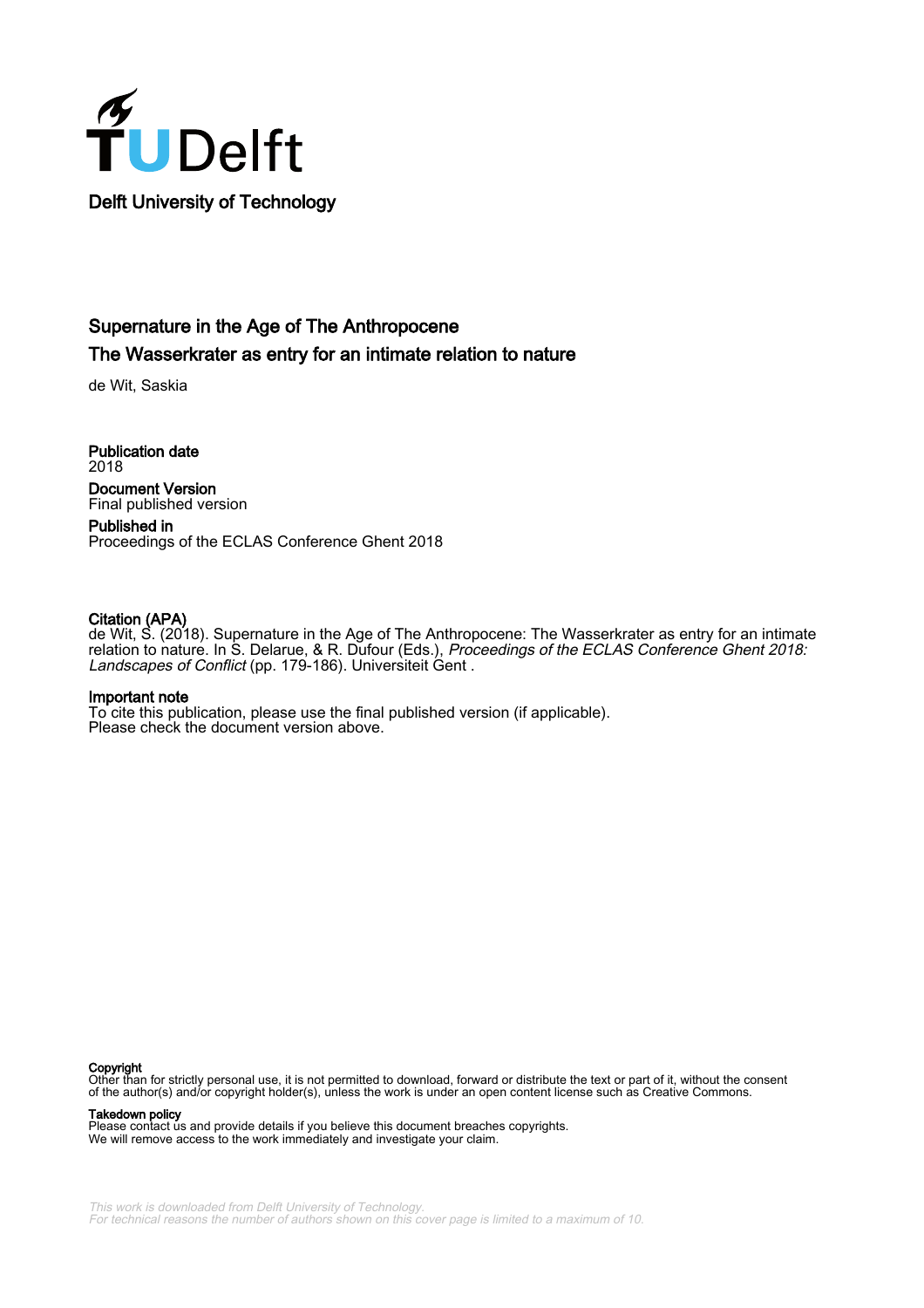# ECLAS CONFERENCE **EUROPEAN COUNCIL OF** GHENT 2018 **ANDSCAPE ARCHITECTURE** CHOOLS Landscapes of Conflict Book of proceedings



# 09—12.09.18









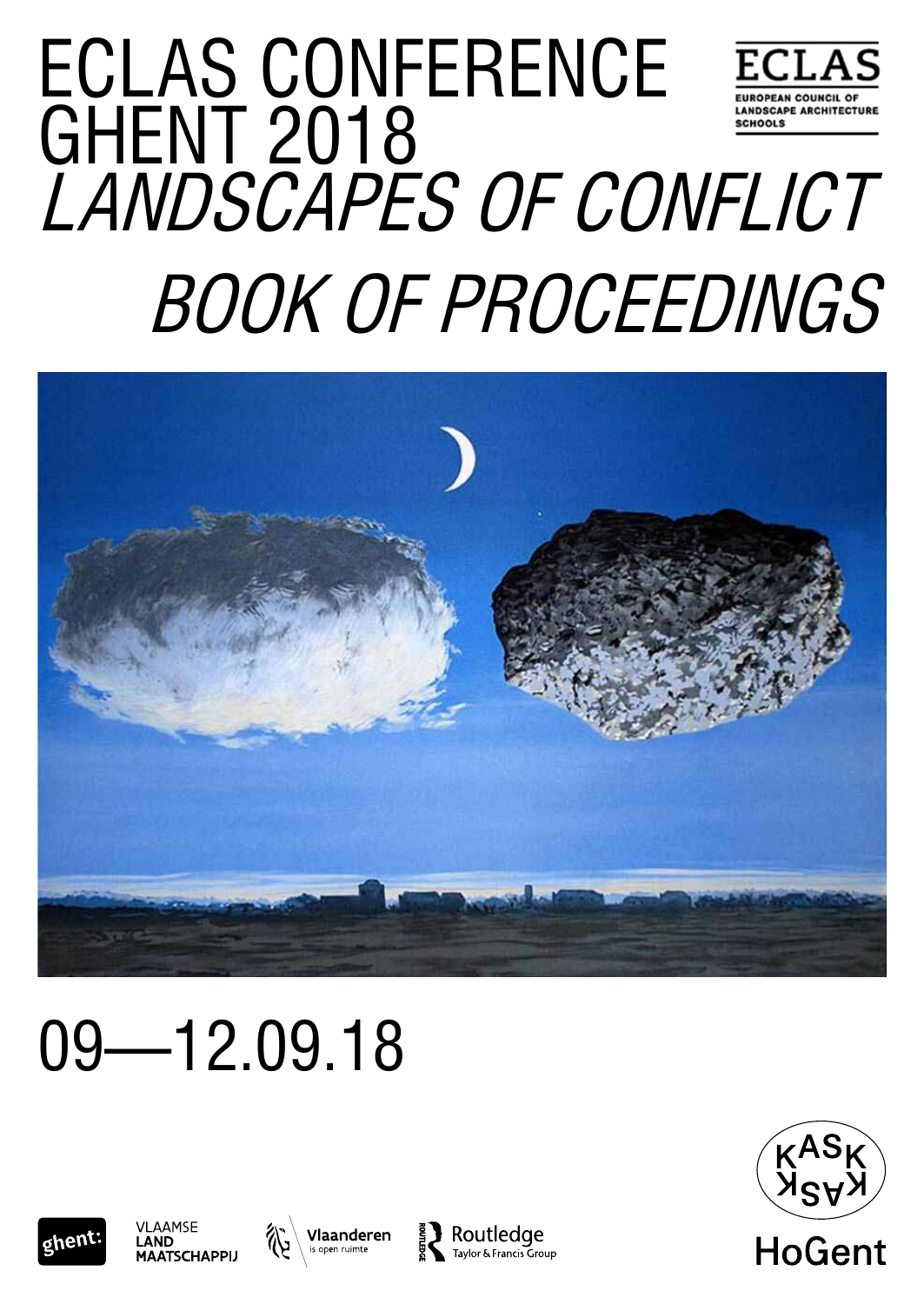# COVER IMAGE

La Bataille de l'Argonne, 1964. MAGRITTE RENE FRANCOIS GH © Succession René Magritte. SABAM Belgium 2018

# COPYRIGHT

Every scientific paper published in this publication was peer reviewed. All explanations, data, results, etc. contained in this book have been made by authors to their best knowledge and were true and accurate at the time of publication. However, some errors could not be excluded, so neither the publisher, the editors, nor the authors can accept any legal responsibility or liability for any errors and omissions that may be made.

© Copyright 2018 by the authors. All rights reserved.

## **PUBLICATION**

Printing: Stevens Print Edition: 200 copies

Delarue, S. & Dufour, R. (Eds.). (2018). *Landscapes of Conflict. ECLAS Conference 2018, Ghent, Belgium. Conference Proceedings.* Ghent: University College Ghent – School of Arts – Landscape & Garden Architecture and Landscape Development.

ISBN 9789491564130



University College Ghent – School of Arts. Landscape and Garden Architecture & Landscape Development Jozef Kluyskensstraat 2, 9000 Gent – Belgium www.schoolofarts.be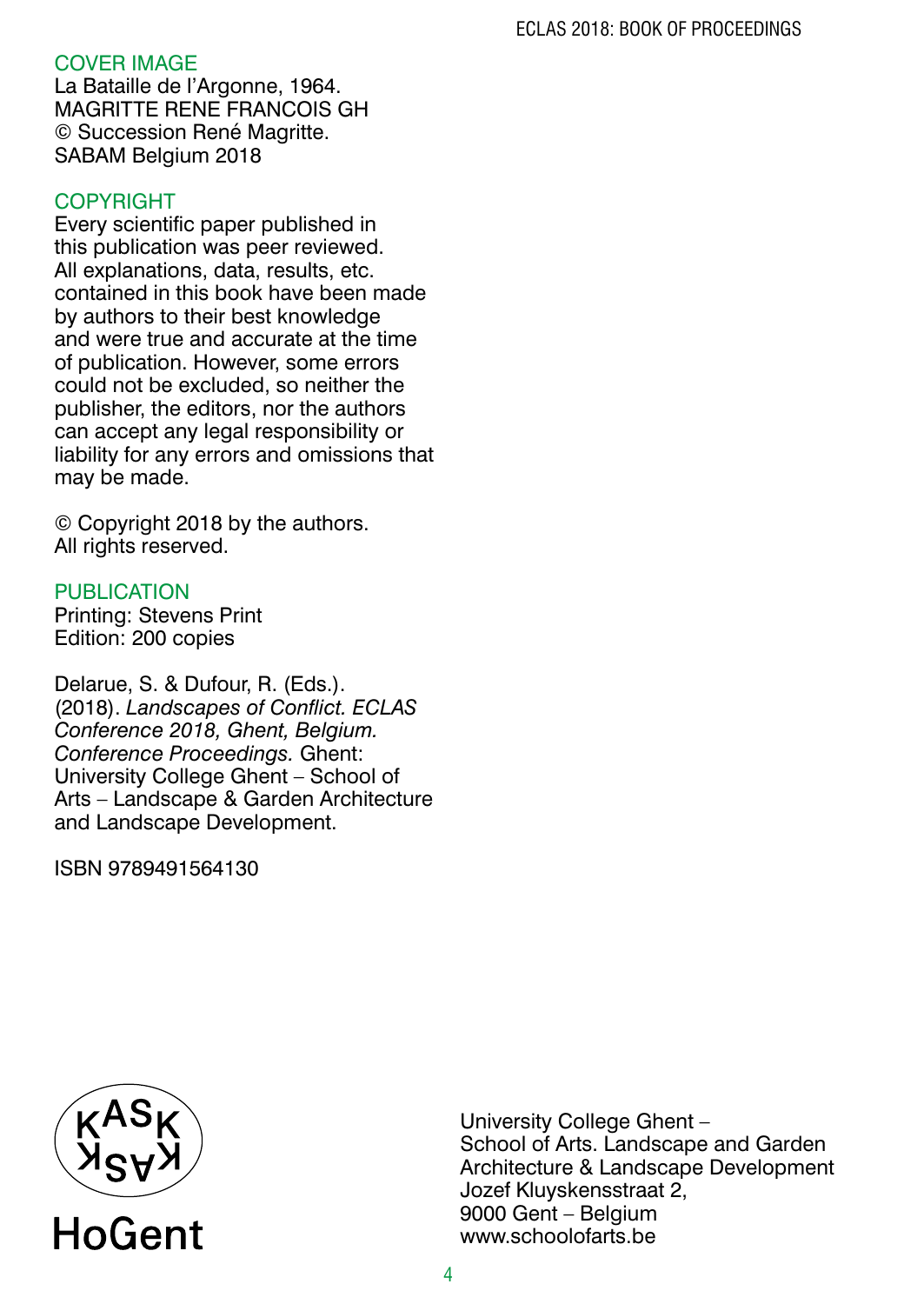#### human and nature: group i



Figure 1: The Wasserkrater Garden is hidden underground. only to become visible when the water jet shoots into the air.

### Supernature in the Age of The Anthropocene The Wasserkrater as Entry for an Intimate Relation to Nature

Saskia I. de Wit<sup>1</sup> University of Technology, Delft s.i.dewit@tudelft.nl

#### Keywords:

Anthropocene, supernature, Wasserkrater Garden, metropolitan landscape

# **ABSTRACT**



Figure 2: Position of the garden in the Aqua Magica park and the two routes that connect it to the urban cores, the park and the valley.

In a globalised world under pressure of climate change, nature remains at the centre of societal concerns and the appreciation of nature by urban communities presents a critical challenge for the landscape architecture agenda. But nature is a dynamic concept, transforming in accordance with societal changes. We now live in what can be called the Anthropocene, and this far-reaching influence of man on natural processes should result in a revised vision of the concept of nature. A reading of the Wasserkrater Garden (Agence Ter 1997, Bad Oeynhausen,DE) will illustrate such a new understanding of nature: as a force of abundance, showing existence to its full extent in which humans are only a small part, and at the same time something close to home, incorporated in our daily environment. Merging an architectural



Figure 3: Visual scores of the two routes.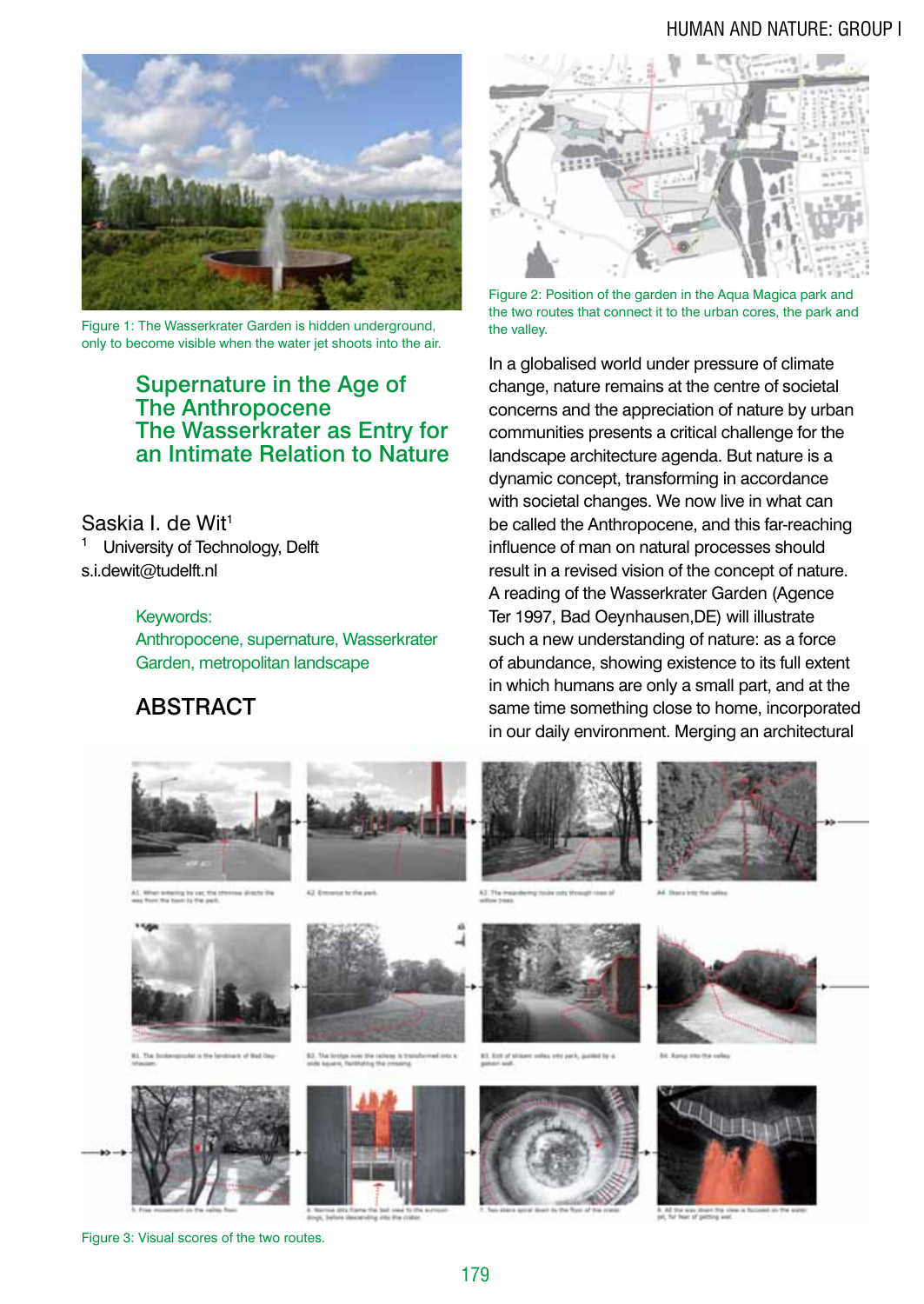and an ecological view, this understanding of 'supernature' brings together the natural and the artificial. The premise that we somehow stand outside (or apart from) nature no longer holds true.

# introduction

In a globalised world under pressure of climate change, nature remains at the centre of societal concerns and the appreciation of nature presents a critical challenge for the landscape architecture agenda. While many green infrastructures focus on functional considerations, their elaboration as places where concepts of nature are represented, and where aspects of nature can be experienced and understood, has received little attention in research and praxis. Urban societies entertain varied ideas on nature and their relationship to it: nature as resource, as model, as process, as co-creator, as ideal. But we will never move beyond the dualistic concept of humans versus nature as 'the other'—which in the past has led, and still leads to extreme exploitation of natural resources—if we do not begin to appreciate the inextricable relationship between man and nature. For this to happen we need to move

beyond considering what we think of as 'nature' through the lens of visual beauty or distant images, sublime ideals or technical ecology.

A reading of the Wasserkrater Garden might provide some insights into the comprehension and experience of a contemporary understanding of nature. (Fig. 1) The discussion follows a research method that was developed in my newly published book *Hidden Landscapes,* in order to address the formal expression of site-specificity in landscape architectural design. In this book, the Wasserkrater Garden is studied as one of six 'metropolitan gardens', in order to gain an insight in the relation between metropolitan conditions (such as globalisation, suburbanisation and infrastructure) and a contemporary understanding of place and nature (De Wit 2018). The research methodology builds on the Delft method of layer analysis that specifically addressed the spatial, visual aspects of the composition (Steenbergen 2014). But the complexity of today's design challenges, often with a particular geological, industrial, agricultural and social history, demand analysis and design approaches that



Figure 4: Haptic score of the route through the valley, representing the different sensory stimuli: vertical and horizontal movement, texture of the surface and sound.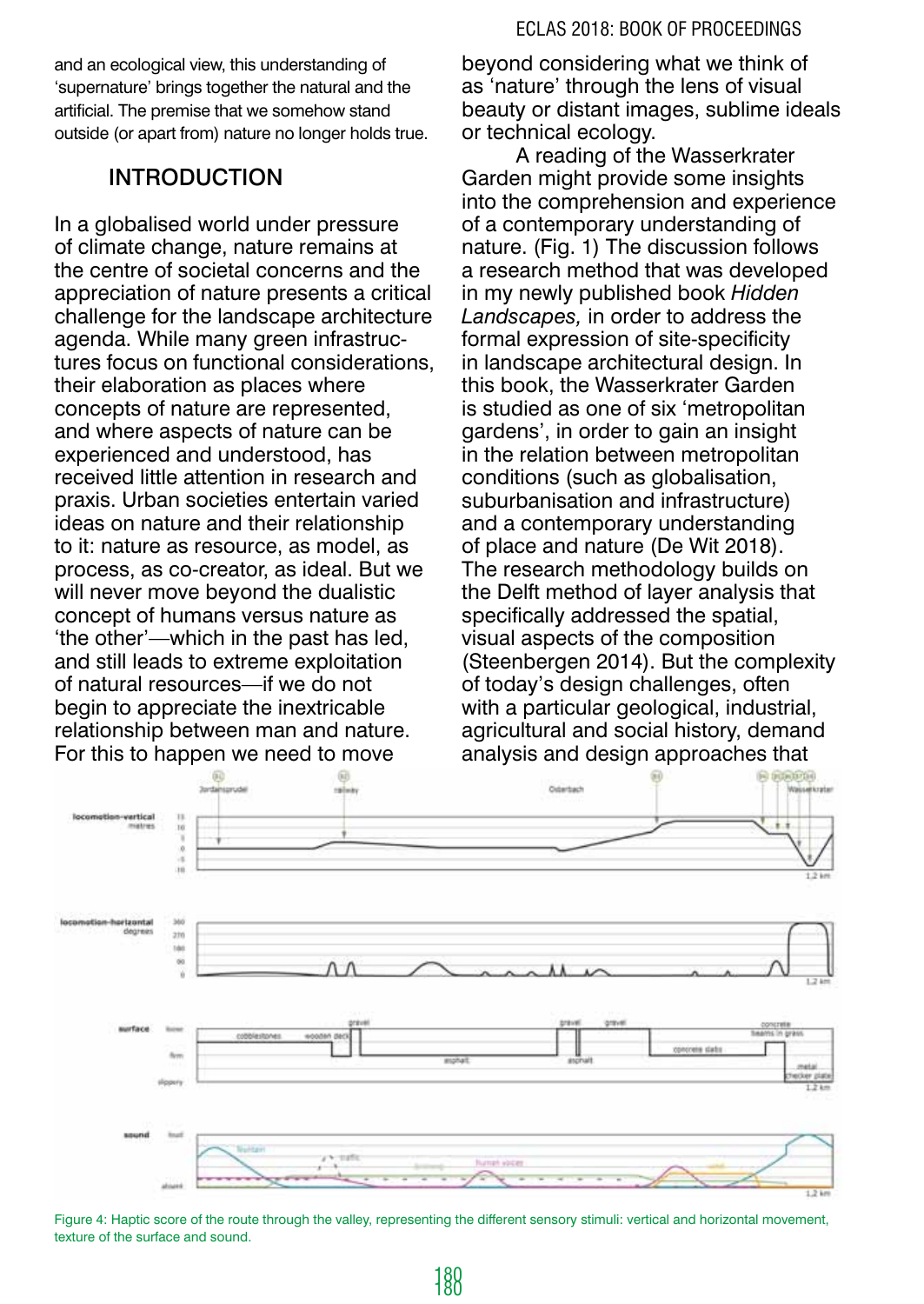take into account the experience on the ground, the 'sense of place', the different layers and meanings of a site, the experience of movement and time. Therefore I extended the method with the phenomenological, multisensory dimensions of landscape. I documented experiences on site in measurements, photographs, notes of sounds and smells and other sensory perceptions, notes of my own movements and of the other visitors. Researching the perceived situation rather than the intended design, I then redrew the site in interpretative drawings reconstructed from the impressions gained and measurements taken during this visit, design drawings, topographic information, and technical drawings provided by the landscape architect



Figure 5: A lush green carpet and dappled sunlight through the tree canopy evoke in the sunken garden the image of a natural forest glade.

and the client—in order to objectify the experiential components as attributes of the place.

# THE WASSERKRATER GARDEN

In 1997 a garden show took place in the suburban agglomeration of the German towns of Bad Oeynhausen en Löhne , designed by Agence Ter. The show grounds remained as an urban park, with the Wasserkrater Garden as the pivot point. The garden is positioned exactly above one of a series of subterranean fault lines, which used to determine the relationship of the urban development of the spa town of Bad Oeynhausen, but which are now hidden underneath the suburban developments. The natural source of the subterranean water is made expressive again in the fountain that is the centre of the garden, enabling the visitor to explore a landscape that had remained hidden from the public eye. By carving vertically in the soil the metropolitan landscape is connected to the natural landscape underneath.

The vertical elaboration of the garden, and the aural expression of the fountain set apart a sequestered space for play, temporary and limited.



Figure 6: The different slopes and the tree canopy direct the view top the horizon, then downward and finally upward, visually connecting the layers of the design and the natural landscape.

The outer ring of the garden is a circular valley, which is open all year, allowing the visitor to perceive the seasonal effects of the planting. The central crater however, only opens in the summer season (May-October). Its peak is during the summer holiday, when little boys in swimming trunks play here all day. To enter the garden the visitor passes a ticket booth, where a small entrance fee is charged (and rain coats can be purchased). The fee guarantees surveillance but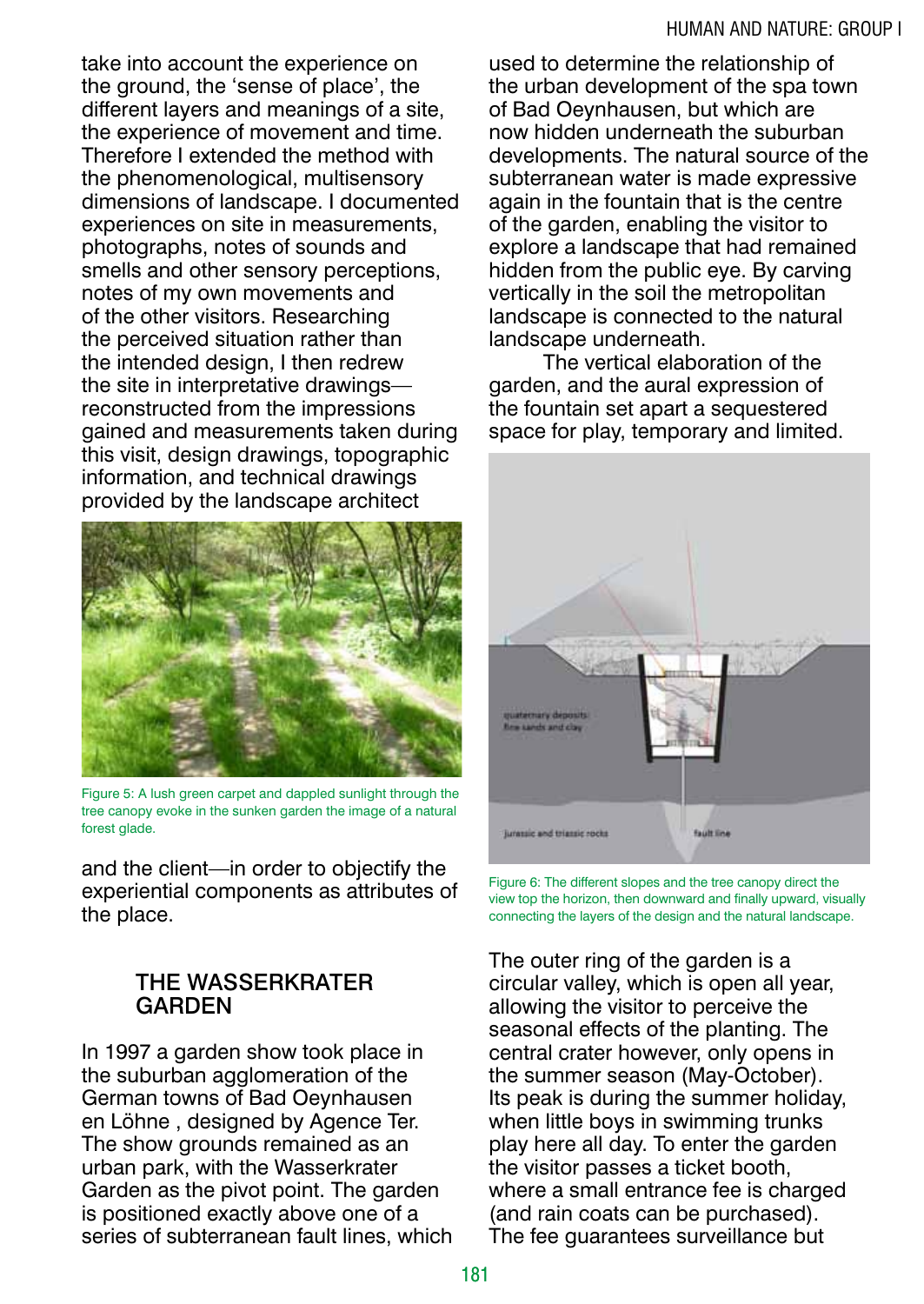#### ECLAS 2018: BOOK OF PROCEEDINGS



Figure 7: The roughness of the walls, the all-enveloping mist, the contrasts of light and dark, and the change in equilibrium and muscle tension when descending enhance the sensation of being underground.

is not so high as to prevent people from entering. The position of the garden within the Aqua Magica Park is elaborated as an interaction between social and individual, and between play and contemplation. In the park the interaction between active play and discovery on the one hand, and passive viewing and relaxation on the other, is a social phenomenon. The same interaction in the garden is transformed into an individual and private (multi-sensory) experience. The horizontal plane is the level of the everyday, public life. Retreating into the depths of the earth in the Wasserkrater is also retreating from public life into an individual experience.

The garden is key to the kinetic structure of the park. (Fig. 2 and 3) A meandering park route strings together a sequence of delineated park spaces and urban fragments and ends abruptly at the edge of the park. The route exposes the contemporary, generic landscape of urban, rural and suburban fragments, directly connected to the A30 motorway, the spine of the metropolitan landscape. The garden, to be entered via a small exit and steep stairs, escapes from this fragmentary landscape and creates its own private world. In the second route the narrative of the underground water unfolds in a sequence of images, the rising and falling of the topography, the meandering of the path as well

as in a sequence of sounds with the grand finale of the roaring Wasserkrater fountain. Descending under the earth's crust in the garden is anticipated as the path moves up and down along the natural relief of the valley. In the garden the path spirals downward, first in a path of stepping-stones, then more forceful in the spiral staircases. Loose and hard materials underfoot alternate, giving the route a rhythmic undertone. (Fig. 4)

The precise position of the garden on the subterranean fault line is emphasised by a concentric composition of the fountain, crater and sunken garden, a sequence that is experienced as consecutive layers of enclosure, while penetrating into the earth. The main enclosure is the earth itself, so the garden remains invisible apart from the moments when the water jet shoots into the air. The double boundary of the sunken garden and the cone-shaped crater wall enables a sequence of entrances, as a rite of passage before entering the inner space.

With its gentle slopes, planted with a carpet of creeping willow *(Salix repens),* its transparent canopy of serviceberries (*Amelanchier lamarckii*) and its open centre the six metre deep circular valley is a calm and pleasant place. Shade-loving plants form a lush green carpet to be crossed via a pattern of irregularly placed concrete beams, as if they were tree logs in a river. The dappled sunlight through the canopy evokes the image of a natural forest glade. (Fig. 5) It is not a natural site however, but clearly designed as a garden, hidden from view by its position, sunken in the ground. The crater in the centre of the garden is like an artificial grotto: an ambiguous place that is both art and nature, and both a frightening experience and an agreeable shelter. The funnel-like space forces the visitor closer to the centre while descending, increasing the risk of getting wet. The horizontal and far view of the (suburban) landscape is drawn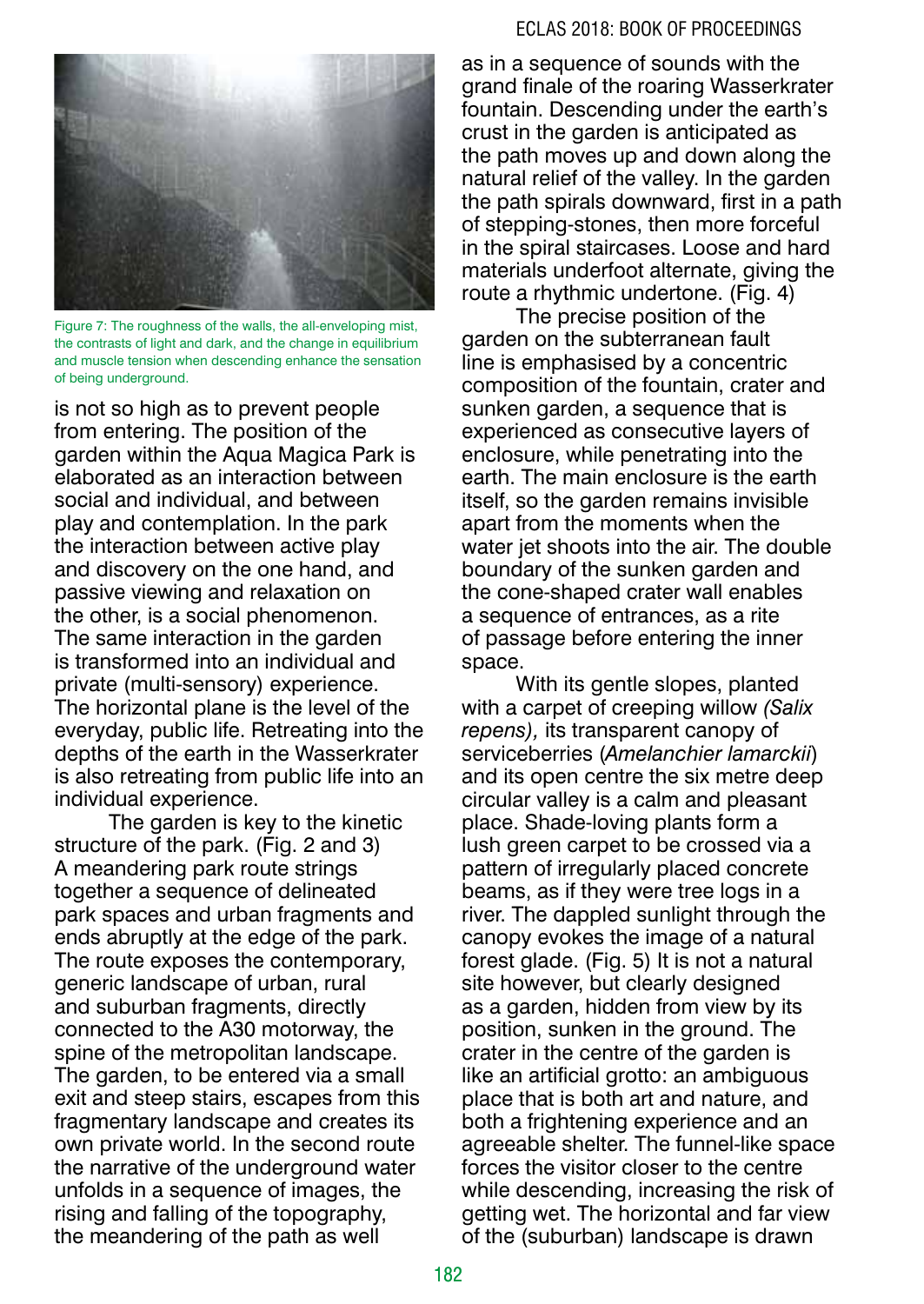

Figure 8: The different stages of the soundscape—during and in-between eruptions—can be clearly distinguished. Sound level measurements taken on an almost windless Sunday morning (13 May 2012, between 10.30 and 12.00), show that from the rattle of the dripping (61 decibels) the heavy bubbling raises the sound level to a constant 65 decibels, rising to 73 decibels when the music swells and in between 79 and 83 decibels when the fountain erupts.

downward in the crater, into the earth, and then upward following the erupting fountain, evoking a vertical axis between enclosing earth and open sky. (Fig. 6) The defined space creates a connection to the natural space (both above and below ground level) in the field of undefined and fragmented space of the suburban landscape.

The spectacle of the fountain that gradually builds up to a dramatic climax and then subdues into nothing, only to start over again in an apparently endless cycle, evokes the force exerted by the pressure of water in the subterranean fault line, the force that led to the genesis of the spa town Bad Oeynhausen in the first place. From the black water surface a frothy water column erupts at irregular intervals, building up to a climax that is accompanied by computer-generated rumbling sounds and atonal music, and flashes of light. When the water jet falls away suddenly, everything is wrapped in a dense mist. (Fig. 7)

Outside the garden the volume of the fountain does not rise above the volume of everyday sounds: the almost continuous roar of aircraft, bird singing and background sounds of children playing and people talking.

In the surrounding garden the sound is still muffled by the tree canopy, and in the intervals between the eruptions of the fountain the garden appears to be quieter than the surrounding plain, even though the sound level is only slightly lower. The fountain is only clearly audible inside the garden and down at the crater floor the different stages of the soundscape can be clearly distinguished. The thundering sound of the fountain is echoed by the hard materials of the crater (rock-filled gabions and metal), and is so loud it prevents people from talking and allows them to retreat into themselves. Within the intervals the rattle of the dripping on the metal stairs continues and gradually lessens until the fountain starts again: a heavy bubbling raises the sound level, rising even more when the music swells, followed by a sound explosion when the fountain erupts again, retained by the enclosure of the space. The impact of the fountain on the soundscape is to a great extent determined by the geometry and spatial differentiation of the garden. It makes the spatial form not only visually but also aurally perceptible and draws the attention from the visual towards the multisensory qualities of the garden. (Fig. 8)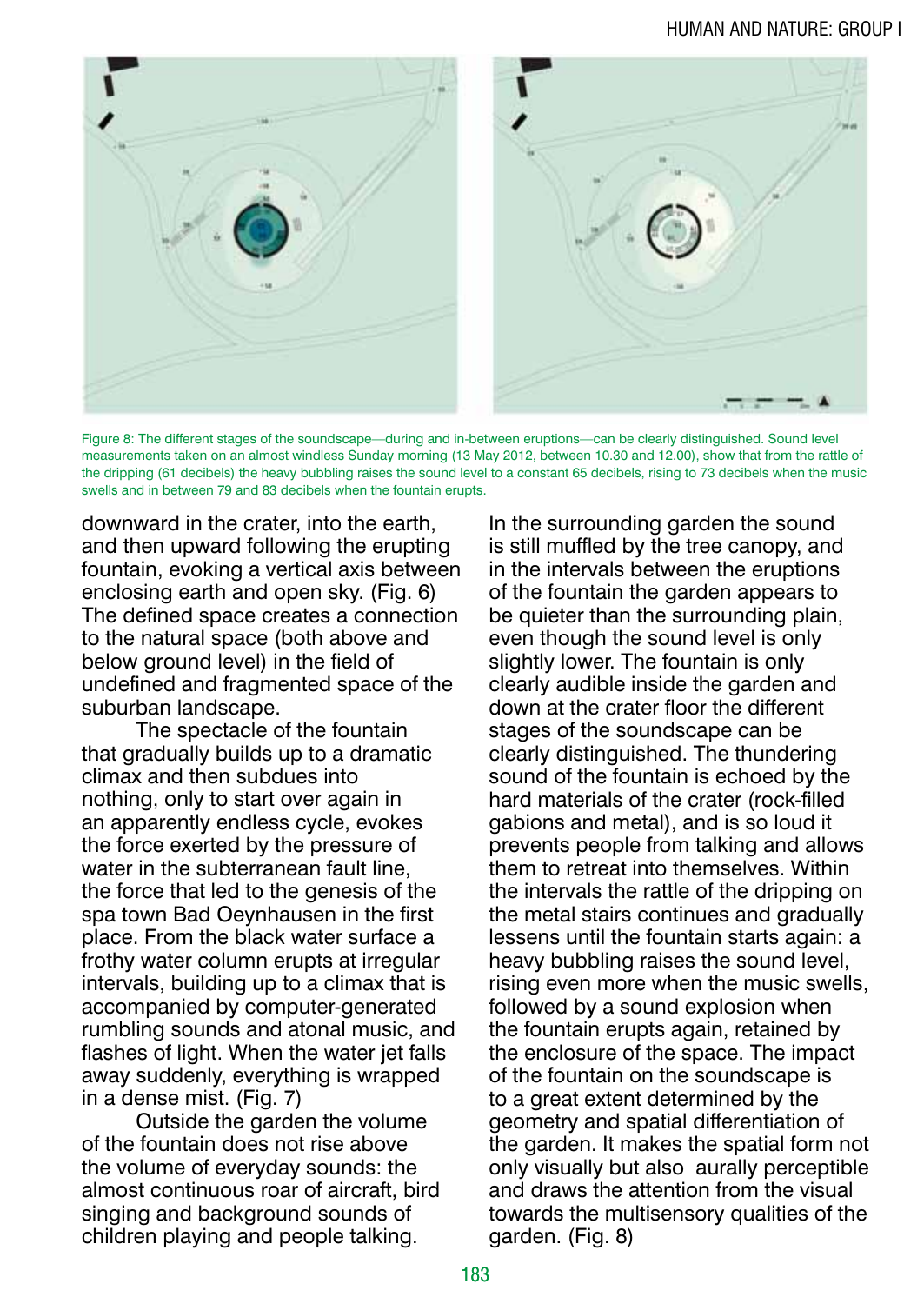The stages of entrance into the garden mark the transition from the horizontal suburban field to the vertical sub-urban space, literally under the city. This sequence from outside to inside, from surface to subsurface, is simultaneously a progressive sequence of stimuli, intensified by the proximity of the perceived space and the enclosure that blocks sensory information from outside the garden. The roughness of the walls, the dampness on the skin, the strong smell brought about by the constant dampness of the space, the darkness, the coolness resulting from the lack of sunlight and the change in equilibrium and muscle tension when descending enhance the sensation of being underground. Visually the crater is explicitly artificial but these specific stimuli induce the sensory experience of being in a natural cave, evoking an augmented experience of nature and of place, condensed into playful ritual, and orchestrated by the rhythm of the fountain. The reception of the haptic information of the garden by skin, muscles and joints reduces the distance between man and nature to within the body, internalising the experience.

In landscape architecture the emphasis usually is on what geographer Johannes Granö defined as *Fernsicht* [distant view], the part of our environment we mainly experience by vision: the landscape, determined by the horizon (1997). However, visual experience detaches us from tactile experience, it dematerialises the world. The world becomes purely a spectacle. To move beyond this, and to move beyond considering landscape and nature through the lens of visual beauty or distant images, sublime ideals or technical ecology begins with enabling what Elizabeth Meyer called 'affective encounters' (2008). For these affective encounters to happen, we need to be near, to experience our surroundings, to be immersed in them. *Nahsicht* [proximity] is the environment we can experience with all our senses, making

one attentive to the material reality of earth, plants and water, such as mass, grain, fragility or suppleness. Bernard Lassus suggested that the difference between the tactile scale and the visual scale corresponds in many respects to the distinction between garden and landscape (1998). The garden is a multisensory object, a space seen as well as felt, touched and heard. The enclosure and proximity of the garden space puts an emphasis on its materiality and its perception: a haptic perception, or, an inducement for affective encounters.

# GHOSTS, PLACES AND SUPERNATURE

The garden has always been an artificial (artistic) reflection of nature. However, in the Wasserkrater Garden the version of nature that is exposed, in itself has become as much artificial as natural. The quality of nature that can be encountered here is not the sublime wilderness of the Himalayas or the Australian outback, frightening and immeasurable, nor the visual and representational image of beauty that we see in the classical garden.

In the classical design tradition gardens represented the first nature of natural processes and the second nature of cultivation and organisation, as well as first and second nature as real places, outside the urban realm. In the contemporary metropolitan landscape however, structures of cultural landscapes and urban settlements have converged into a continuous field of forces and vectors that result in types of landscape that are hard to distinguish. Maybe this is why the emphasis in the Wasserkrater Garden has shifted from representing identifiable natural and cultural territories to exposing the spatial and temporal natural dynamics, and from representation to engagement. The garden exposes wilderness not in opposition of, but as an integral part of the metropolitan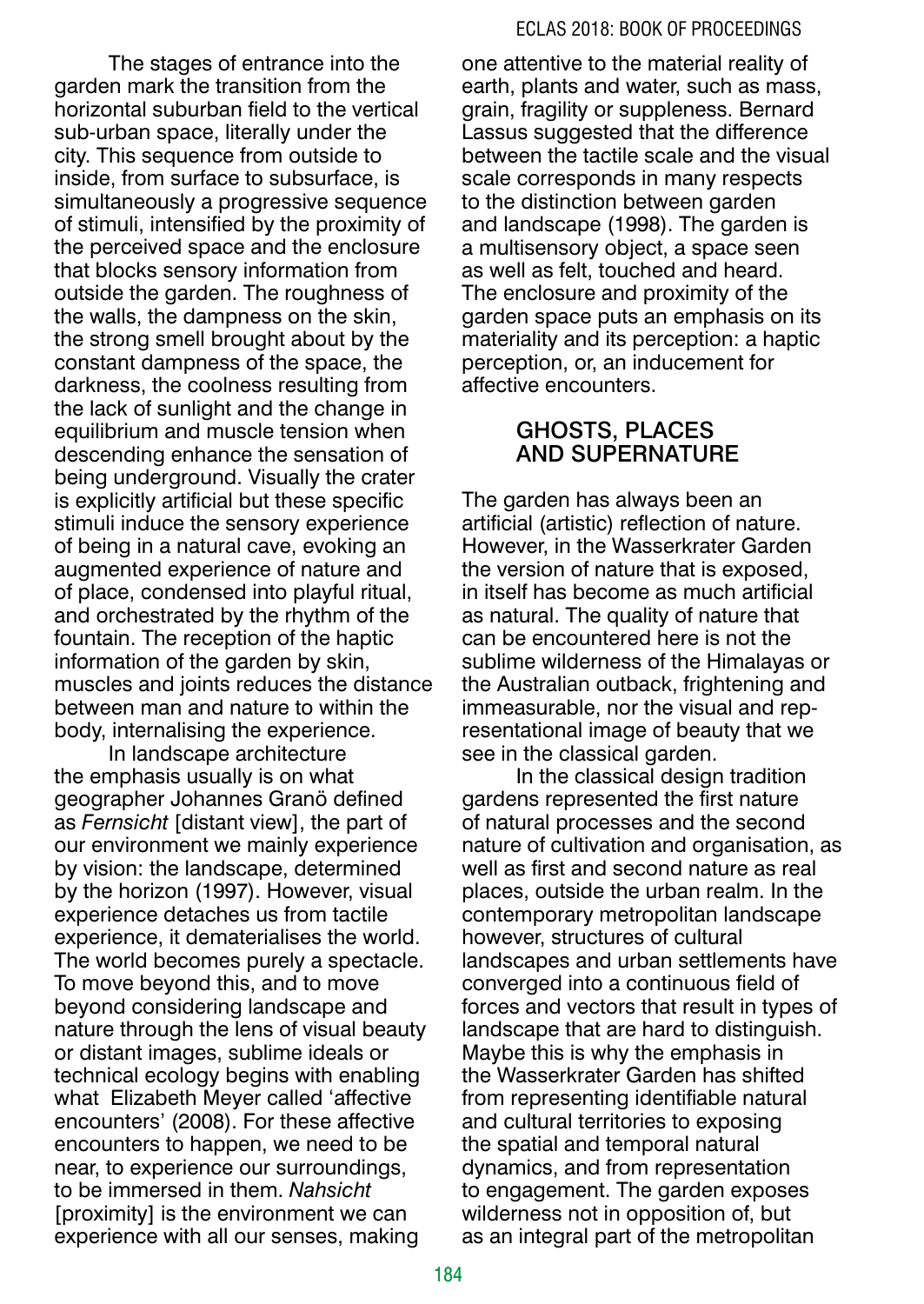realm, evoking an immersive encounter with nature: an embodied experience. With the pleasurable sunken garden as a filter between the suburban, uneventful landscape on the surface and the tactile and rough crater that is dramatised as much in its artificiality as in its naturalness, the garden evokes contemplation as well as fun, with elements of the unexpected and surprise. It is about the body's immersion in the world, quided by emotions, interaction, performance, 'things', technology, experience, and the feeling that a place can evoke.

In the 19th century such an integral connection between nature and experience was already brought forward in the romantic concept of the 'supernatural': a ghost that is rooted in a place but is not physically present. The 19th-century author of supernatural fiction Vernon Lee wrote:

> *The ghost […] is the damp, the darkness, the silence, the solitude; a ghost is the sound of our steps through a ruined cloister, where the ivy-berries and convolvulus growing in the fissures sway up and down among the sculptured foliage of the windows, it is the scent of mouldering plaster and mouldering bones from beneath the broken pavement […] Each and all of these things, and a hundred others besides, according to our nature, is a ghost, a vague feeling we can scarcely describe, a something pleasing and terrible which invades our whole consciousness.* (1898: 310).

The ghost that Lee describes is a 'substrate of potential bodily responses' (Clough and Halley, 2007: 2) present in a location, connecting the physical reality of nature to the ephemeral plane of the supernatural and collapsing the boundary between what is out there and in here.

A century later Rem Koolhaas re-introduced the supernatural, but this time as an integral component of the metropolitan landscape, making a direct connection between artificial nature and metropolitan conditions (1978). In his double coding super-nature implied both larger-than-life nature and fake, plastic nature. Koolhaas used the prefix 'super' ironically, suggesting a promise of the possibility to transcend late-modern dreariness without lapsing into nostalgia or conservatism. The image he presents nonetheless strongly reminds us of the modernistic, architectural vision of a generic, shapeless landscape (flowing and park-like) of unmanipulated nature, an image light years away from the ecological view that lived among landscape architects in the same period. In 2010, Malene Hauxner introduced a more mature version of supernature into the metropolitan landscape architecture debate as an intensified version of nature that is deeply embedded in history, culture and technology and brings together the architectural and the ecological view of the 20th century.

In the Wasserkrater Garden the natural force of the underground water becomes perceivable, while at the same time it is clearly visible that it is brought up by human hands. There is no distinction between what is natural and what is manmade and nature is exposed as something close to the skin, incorporated into the metropolitan fabric and our daily environment. The premise that we somehow stand outside (or apart from) nature no longer holds true. Nature is not only found 'out there', but also 'in here', and in the shell-like space of the garden the boundary between man and nature is dissolved, underlining the necessity of an attentive interaction with, and care for the living environment, which is not an abstract and inexhaustible force but interwoven with everything we do. To be fully engaged with nature means to come